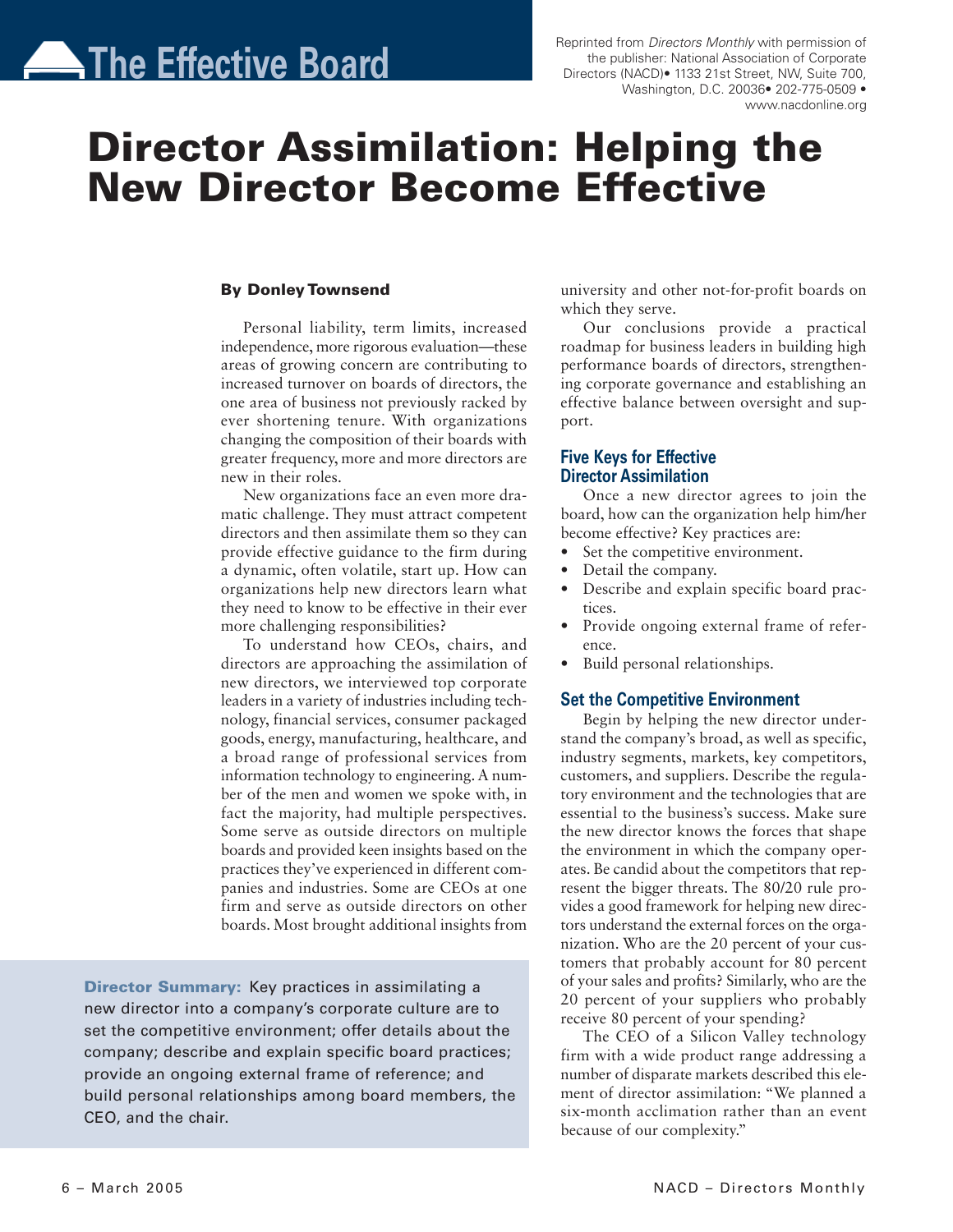

Once grounded in the firm's external competitive environment, a new director is ready to develop a fine-grained understanding of the company's strategy—its plans for succeeding in its environment. Interestingly, few organizations focus any attention on providing an industry context for the new director. Most simply plunge into facts about the firm itself.That should be phase two, the details about the company.

#### Detail the Company

New directors, chairmen, CEOs, and nominating committee members all understand the need to provide the board's new member with information about the enterprise. Most organizations provide something. Yet all too often, the materials, the briefing book, are nothing more than an amalgamation of what the corporate secretary or the general counsel thinks a new director might want.

Chairmen, CEOs, and nominating committees need to give more attention to understanding the requirements of a new director and preparing materials and activities to meet the new director's specific needs.

One new director, a senior line executive at a refining and marketing company, recently joined the board of an exploration and production company. He described the orientation he received as "multiple portals into the company." His election coincided with the company's annual meeting where the "presentations made a good foundation." However it begins, this phase of director orientation should provide the new director with a thorough understanding of the company and the challenges and opportunities before it.

A former CEO who sits on the boards of three Fortune 100 companies found "a two-and-one-half-hour strategy presentation before the first board meeting I attended" extremely valuable. That first board meeting with her new board colleagues followed soon after the strategy briefing, and was followed quickly by an all-day orientation, which included one-on-ones with the general counsel, the HR executive, and senior management. With this three-part introduction, she felt comfortable in her ability to begin contributing effectively to the board. Keep in mind, though: this new director had been the CEO of a multi-billion-dollar publicly traded company and an outside director at two other Fortune 100 companies for more than 10 years before she joined this board.

Directors with less experience need a different orientation, one that balances learning through reading, listening, and seeing. For a new director with little or no previous experience on the board of a public company, begin by providing more reading material than anyone would ever want, including:

Make sure the new director knows the forces that shape the environment in which the company operates. Be candid about the competitors that represent the bigger threats.

- Bylaws and articles of incorporation.
- 10-Qs and 10-Ks for the last three years.
- Board minutes for the last two to three years (so the chain of decisions is clear).
- Organization charts (including the existing board and its committees).
- Proxy statements.
- Corporate governance guidelines.
- Code of ethics and anti-insider trading policy including section 16 reporting procedures.
- Disclosure controls and procedures.

In a box, all this reading material could put the new director's back in jeopardy. So consider providing it in CD-ROM format if possible. In this way, the odd hour or two on a plane can be used by the new director for learning about the company.

While all this reading is underway, supplement the learning with conversations. One new director appreciated a lunch with the CEO that allowed him to ask questions on what he was learning, and continue building a personal relationship simultaneously. Soon after, the members of the nominating committee called to welcome him to the board and fill him in on company business. These calls and meetings prove especially valuable when part of an overall orientation plan where each board member covers a specific topic, while beginning the process of building personal relationships.

The third leg of the orientation for learning the company involves seeing. Virtually every director who had site visits or plant tours as part of their assimilation process gave high marks to the experience. Whether it is a tour of a manufacturing plant, a brown bag lunch with a dozen or so engineers, or a coffee meeting with customer service representatives, new directors place a high value on opportunities to visit factories, key development centers, or customer service centers. Not surprisingly, employees like it as well, getting the rare opportunity to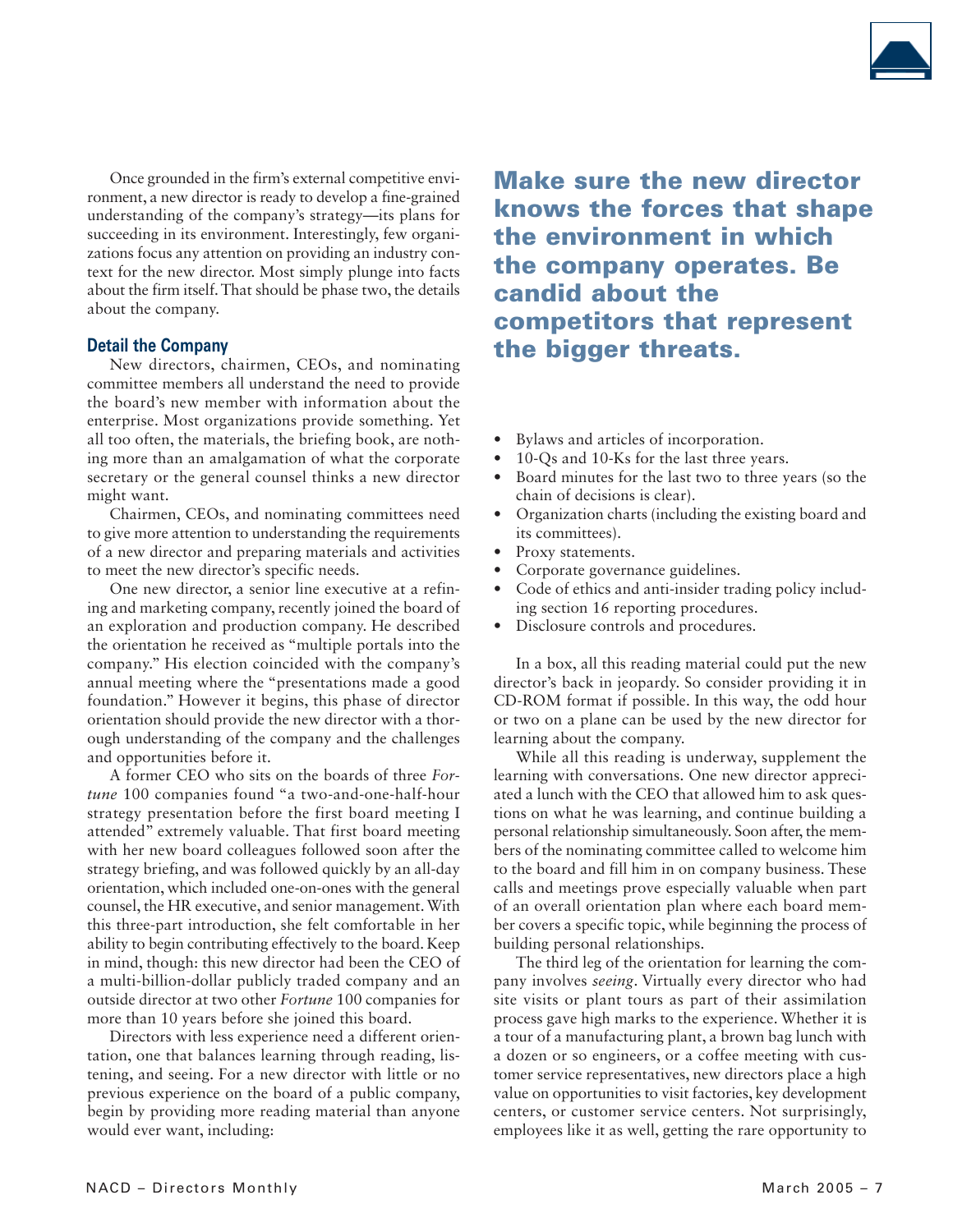

The thrust of any orientation effort is to improve the effectiveness of new members of the group; it is good for them and good for the boards on which they serve.

meet a director of the company in an informal, give-andtake environment. In addition to orientation for the new director, such meetings provide informal investor relations since, in many companies, employees are, in aggregate, significant shareholders with the potential to invest more in the future.

Reading, listening, seeing...good director orientation hits all three as the new director goes through an immersion process learning the new company.

#### Describe and Explain Specific Board Practices

Perhaps nowhere does good orientation matter more than in the practices specific to an individual board. Learning how to be effective and make your experience and expertise count when you join a new group is always a challenge. When you are an independent outsider in a group that meets for a day or so every couple of months, the challenge becomes greater. And isn't the gist of much of the recent legislative changes and the new exchange requirements centered on having independent outsiders on the board and making sure they are doing a great job of being a director? Unfortunately, this aspect of orientation is frequently overlooked. After all, in the not too distant past, directors were chosen in part because they were already well known to other board members and the atmosphere was collegial from the beginning.

Filling the new person in on how the board operates and why it works that way helps the new director contribute and the whole board perform effectively and efficiently.

Consider these actual situations to understand why it is important to let new directors know the scoop on how the board actually operates.

• A major healthcare company began using presentations to the board for development and succession planning purposes. At each meeting a manager would make a somewhat formal presentation to the board on an important topic. For most of these high-potential managers, this was their first interaction with the outside directors. A new director joined the board about six months after these presentations began. He was also on the board of a consumer packaged goods company where presentations by senior managers were a long-established practice. There the presenters expected and faced tough questions from board members throughout their presentations.The norm was a vigorous give-and-take exchange between the presenters and directors. Not surprisingly, the new director interrupted the presentation at the new board to ask a pointed question. No one had told him this board's norm was to hold questions to the end of the presentation and then let the chairman begin the questions.The presenter was thrown off and so were the other directors.All the embarrassment could have been avoided with a brief review of the agenda by a mentor with the new director before the meeting.

• Another avoidable situation arose when a new director came to his third board meeting (about six months on the board) only to find himself in the midst of a contentious board self-evaluation process which included an effort by the chairman to seek the retirement of a poorly performing board member. The new director was unfamiliar with the evaluation process and knew nothing of the situation surrounding his fellow director (other than that he missed most meetings). Again, a simple process of showing the ropes could have made the meeting more productive and avoided embarrassment.

Of course, directors ought to be thick skinned and adept at reading groups and situations. Indeed, the vast majority are. The thrust of any orientation effort, though, is to improve the effectiveness of new members of the group; it is good for them and good for the boards on which they serve. Successful orientation in this area requires only that one experienced director takes time to think through what is unique or unusual about the way the board operates and then takes the time to fill the new person in. Ideally, a director with several years experience and service on multiple boards takes on this task.

#### Provide an Ongoing External Frame of Reference

It is natural to focus the attention of a new director on the company he or she will help govern. It is also natural to shine a light on the strategy and other topics traditionally on the board's agenda. But with corporate governance taking a broader view, it makes sense for new directors to rapidly learn about the company's key external constituencies from two perspectives:

- External relationships important to the company, and
- External forces shaping boards and affecting individual directors.